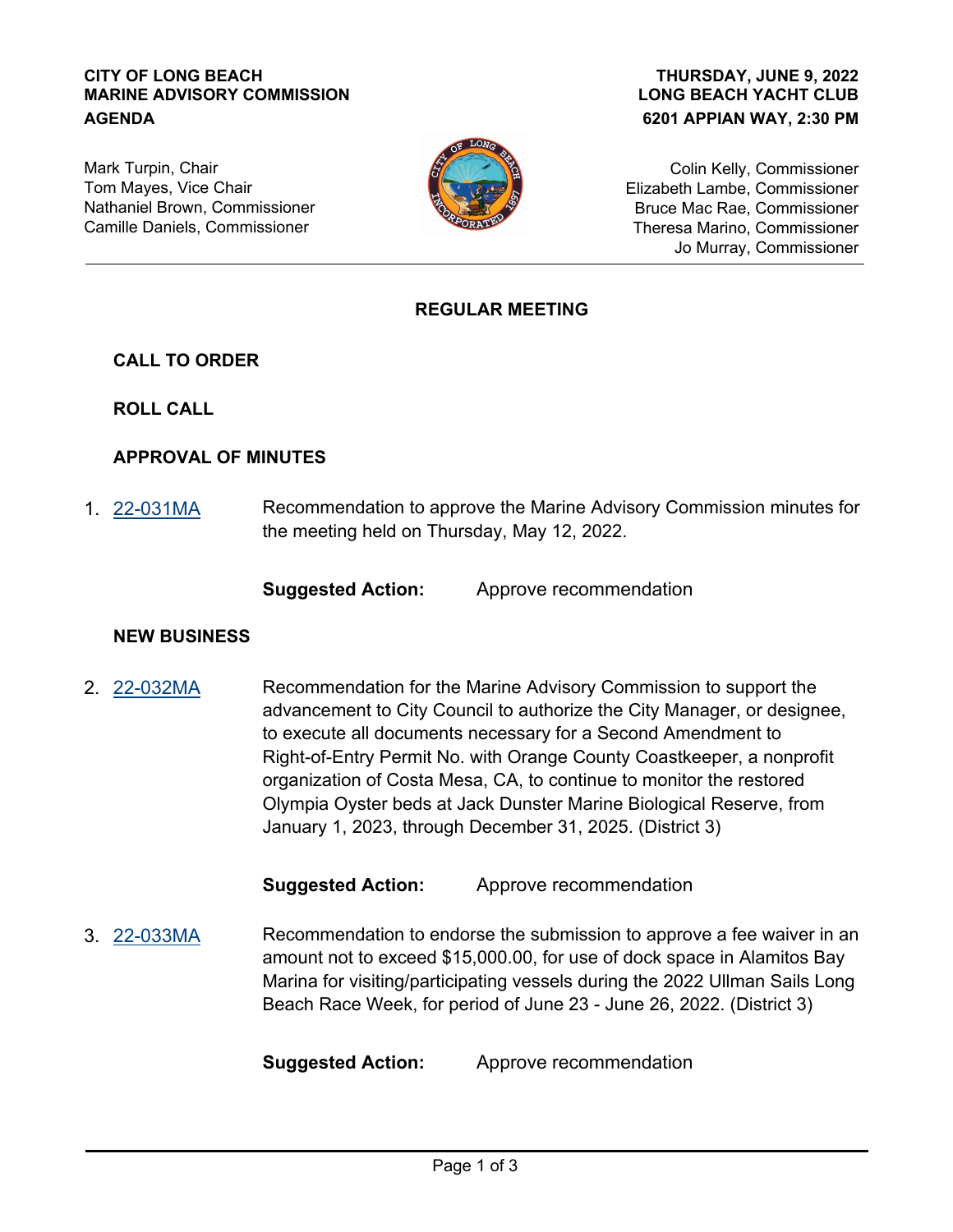|                                       | 4. 22-034MA | Recommendation to elect a chair and vice-chair of the Marine Advisory<br>Commission, as required by Long Beach code section 2.18.060. |                                                                                                                                             |
|---------------------------------------|-------------|---------------------------------------------------------------------------------------------------------------------------------------|---------------------------------------------------------------------------------------------------------------------------------------------|
|                                       |             | <b>Suggested Action:</b>                                                                                                              | Approve recommendation                                                                                                                      |
|                                       | 5. 22-035MA | Projects Committees.                                                                                                                  | Recommendation to elect Commission members of the Marine Advisory<br>Commission; for Finance, Maintenance/Operations, and Tidelands Capital |
|                                       |             | <b>Suggested Action:</b>                                                                                                              | Approve recommendation                                                                                                                      |
| <b>MANAGER'S REPORT TO COMMISSION</b> |             |                                                                                                                                       |                                                                                                                                             |
| 6.                                    | 22-036MA    | Recommendation to receive and file the Manager's monthly oral updates.                                                                |                                                                                                                                             |

**Suggested Action:** Approve recommendation

# **COMMITTEE STATUS REPORTS**

EXECUTIVE COMMITTEE Mark Turpin - Chair

TIDELANDS CAPITAL PROJECTS COMMITTEE Colin Kelly - Chair

# **PUBLIC COMMENT**

Opportunity is given to those members of the public who would like to address the Marine Advisory Commission on non-agenda items. Each speaker is limited to three minutes unless that time is extended by the Chair. The Brown Act prohibits Commissioners from responding to comments on non-agenda items.

# **COMMITTEE MEETING REMINDERS**

EXECUTIVE COMMITTEE Thursday, July 7, 2022, 8:30 a.m. Alamitos Bay Marina Office, Conference Room, 205 N. Marina Drive, Long Beach, CA 90803

FINANCE COMMITTEE Thursday, July 14, 2022, 1:45 p.m. – 2:15 p.m. Seal Beach Yacht Club 255 N. Marina Drive, Long Beach, CA 90803